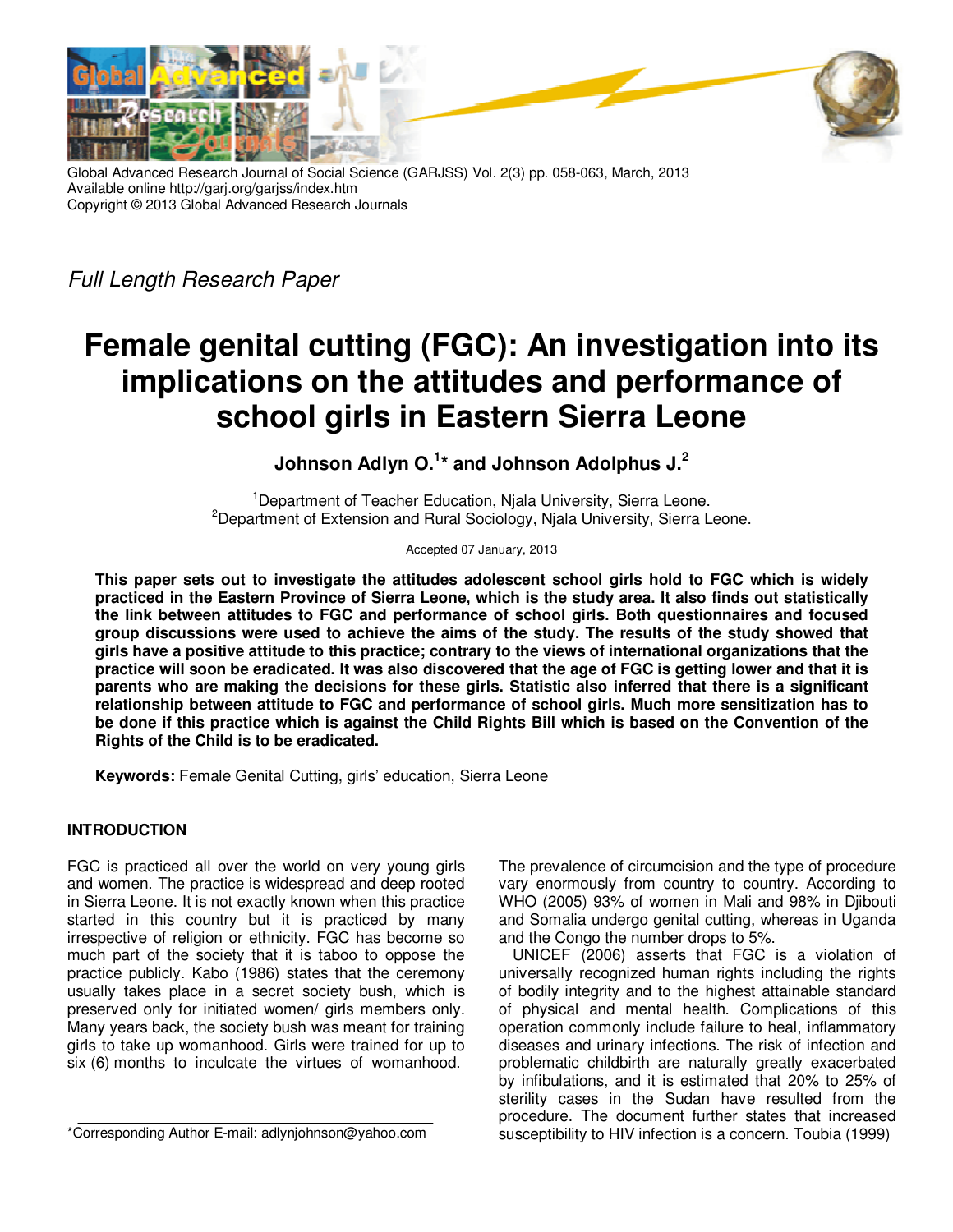#### **Table 1.** Initiated Respondents

|       |       | <b>Frequency</b> |       |       | Percent Valid Percent Cumulative Percent |
|-------|-------|------------------|-------|-------|------------------------------------------|
| Valid | Yes   | 576              | 82.1  | 82.1  | 82.1                                     |
|       | No    | 126              | 17.9  | 17.9  | 100.0                                    |
|       | Total | 702              | 100.0 | 100.0 |                                          |

#### **Figure 1.** Age of Initiation of Respondents



states that genital cutting is seen as a way of ensuring that a woman is clean, chaste, and ready for marriage; uncut women are associated with promiscuity and lack of social respectability. Deadening the woman's sexual pleasure is a way of guaranteeing her virginity and fidelity. It is a valued social rite; most girls are willing to succumb to the pain and the subsequent health problems.

A World Health Organization (1995) document estimates it will take a minimum of ten years to reduce the prevalence of genital mutilation, and three generations to eradicate it. It will take time to transform awareness of a firmly entrenched ritual that is valued by the local culture but considered dangerous and demeaning by outsiders. A UNICEF Report (2005) is more optimistic and projects that with the current pace of sensitization, it will soon be eradicated in Africa.

Africare (2000) report some of the problems that have been encountered in eliminating FGC. It states that for the past ten to fifteen years, France has criminally prosecuted immigrant parents who have had their daughters excised, and in October 1996 the U.S. Congress outlawed female genital mutilation in America. The U.N. announced a global campaign in 1997 to eradicate the practice, and a growing number of refugee, women's, and human rights organizations in Africa and around the world have called for its prohibition. But progress has been slow. Western reform movements are sometimes counterproductive, with Africans resisting the dictates of patronizing outsiders. Outlawing the practice had already been attempted by colonial governments in Africa during the first half of the century, provoking only resistance and protests. African governments have also been ineffective. Kenya, Sudan, Burkina Faso, the Ivory

Coast, and Egypt have passed laws limiting the practice, but they are not enforced.

### **METHODOLOGY**

This study was carried out to determine the extent to which adolescent girls' school performance and attitudes are affected by FGC. It was conducted in the three districts of the Eastern Province of Sierra Leone which is the furthest province from the capital Freetown. The region is marked by its rural ness and its concentration on agriculture and mining. A questionnaire was distributed to a sample group of 8% of the final year class of girls at Junior Secondary Schools (JSS 3) in the three districts in the Eastern Province; Kenema, Kailahun and Kono. Both descriptive and inferential statistics were used to analyze the data. A null hypothesis was advanced using the t-test analysis that there is no significant difference in the performance of girls between those who are initiated and the uninitiated.

#### **FINDINGS AND DISCUSSION**

Table 1 displayed information on the number of girls who have undergone FGC in the sample. The numbers of respondents who have been initiated or gone through FGC were 82.1 % and 17.9 % of them have not yet been initiated. The information depicted here showed that advocacy work in eliminating these practices has not succeeded in this region.

The figure above continued to give information on initiation matters. Respondents were asked to state the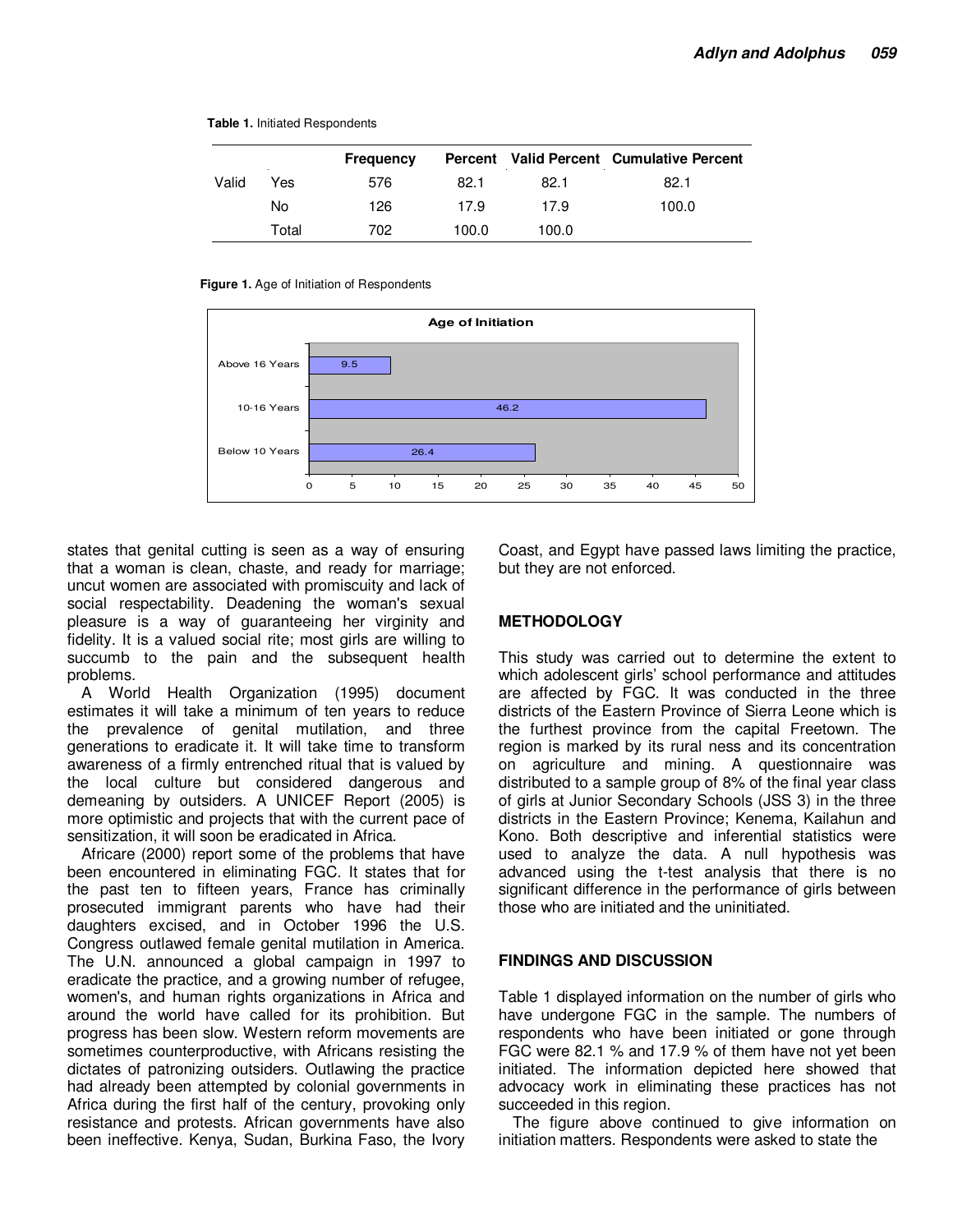|       |                           | <b>Frequency</b> | Percent |       | <b>Valid Percent Cumulative Percent</b> |
|-------|---------------------------|------------------|---------|-------|-----------------------------------------|
| Valid |                           | 123              | 17.5    | 17.5  | 17.5                                    |
|       | Personal                  | 96               | 13.7    | 13.7  | 31.2                                    |
|       | Parental                  | 394              | 56.1    | 56.1  | 87.3                                    |
|       | <b>Extended Family</b>    | 76               | 10.8    | 10.8  | 98.1                                    |
|       | <b>Community Decision</b> | 13               | 1.9     | 1.9   | 100.0                                   |
|       | Total                     | 702              | 100.0   | 100.0 |                                         |

**Table 2.** Persons making Decision for Initiation of Respondents

**Table 3.** Respondents' Reasons for Non-Initiation

|       |                  | <b>Frequency</b> | <b>Percent</b> |       | <b>Valid Percent Cumulative Percent</b> |
|-------|------------------|------------------|----------------|-------|-----------------------------------------|
| Valid |                  | 582              | 82.9           | 82.9  | 82.9                                    |
|       | Lack of Money    | 48               | 6.8            | 6.8   | 89.7                                    |
|       | Age              | 64               | 9.1            | 9.1   | 98.9                                    |
|       | Lack of Interest | 8                | 1.1            | 1.1   | 100.0                                   |
|       | Total            | 702              | 100.0          | 100.0 |                                         |

age bracket when they were initiated. 46.2 % were initiated between the ages of 10-16 years, 26.4 % were initiated before the age of 10 and 9.5 % were initiated after the age of 16 years. The age of initiation is important as culturally, it is the completion of this rite that is supposed to lead to marriage of young girls. Their responses revealed that the age of initiation is getting lower and this could affect their schooling. It is right that efforts be continued to use advocacy to extend the age of initiation so that it will not affect the schooling of the girls.

Initiation was usually decided by the parents as revealed by this table as for 56.1 % of the respondents the decision for initiation was made by the parents. For 13.7 %, the decision was made by the girls themselves; the extended family made the decision for 10.8 % and for 1.9 % the decision was made by the community. The responses continued to be illuminating as the traditional conventions surrounding FGC was that such decisions were made by the parents and not the girls. This seems like a violation of their human rights in today's modern world.

For table 3, only 17.1 % of the original percentage of respondents was used to provide data. 9.1 % gave age as the reason why they have not been initiated; 6.8% stated that it was because of lack of money and only 1.1% proposed lack of interest as a reason why they had not yet been initiated into the secret society. FGC ensures a girl's status and family honour and the responses illuminated the social status that was accorded to this social convention.

Table 4 presented series of perception statements developed to further gain more information on issues related to initiation and FGC and its possible links with

girls' participation in school. A Likert scale was used to quantitatively analyze the responses. In the first statement, 46.4% strongly agreed and 33. 8% agreed to the statement that initiation did not interfere with their schooling. On the other hand, 7.7 and 7.4% strongly disagreed and disagreed respectively that it did not interfere with schooling. 4.7% did not have an opinion on the matter. FGC is supported and recognized by almost all the adults in these girls' communities and the responses showed that these girls were reflecting the popular views on this matter.

The second statement in the table focused on the statement that uninitiated girls can better control their sexuality.50.6% and 39.2% strongly disagreed and disagreed respectively to the statement; 6.8 5 had no opinion on the topic whilst 1.7% agreed and strongly agreed respectively to the statement. These responses illustrated that not conforming to the practice stigmatized and isolated girls resulting in their loss of social status.

The third statement in Table 4 requested the respondents to react to the statement that initiation negatively affects child-bearing. 48.6% of the respondents strongly objected to the statement being made; 41.5 percent disagreed; 7.1 percent had no opinion, 2.4% agreed and .4%strongly agreed to the statement. Culturally sensitive sensitization has to be mounted to get communities to stop supporting a tradition that could have health hazards.

The Convention on the Rights of the Child has been adopted as a law in Sierra Leone in 2007. This Convention urges state parties to take all measures to stop traditional practices like FGC. The fourth statement in the table was designed to give information on the girls'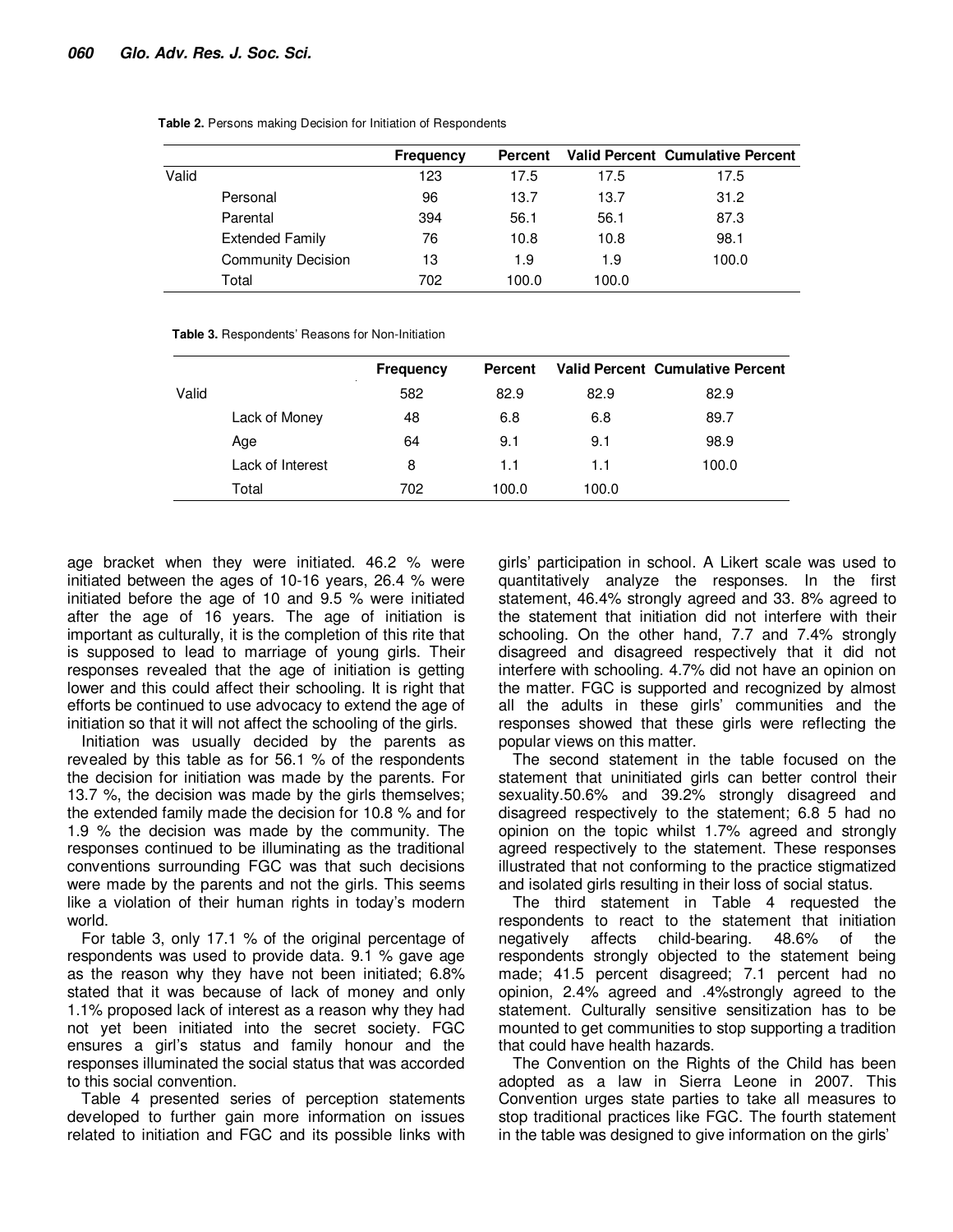| No               | <b>Statements</b>                          |      | <b>SD</b> | D    | <b>NO</b> | A    | <b>SA</b> | <b>TOTAL</b> |
|------------------|--------------------------------------------|------|-----------|------|-----------|------|-----------|--------------|
| 1.               | Interference<br>No.<br>with<br>Schooling   | Freq | 54        | 52   | 33        | 237  | 326       | 702          |
|                  |                                            | $\%$ | 7.7       | 7.4  | 4.7       | 33.8 | 46.4      | 100          |
| 2.               | Girls<br>Uninitiated<br>can                | Freg | 355       | 275  | 48        | 12   | 12        | 702          |
|                  | control their Sexuality                    | $\%$ | 50.6      | 39.2 | 6.8       | 1.7  | 1.7       | 100          |
| 3.<br>Initiation | Negatively                                 | Freq | 341       | 291  | 50        | 17   | 3         | 702          |
|                  | affects Child-bearing                      | $\%$ | 48.6      | 41.5 | 7.1       | 2.4  | .4        | 100          |
| 4.               | After Puberty is Initiation                | Freq | 45        | 31   | 59        | 342  | 225       | 702          |
|                  |                                            | $\%$ | 6.4       | 4.4  | 8.4       | 48.7 | 32.1      | 100          |
| 5.               | Money could<br>be<br>better                | Freq | 99        | 61   | 30        | 252  | 260       | 702          |
|                  | spent on Girls                             | $\%$ | 14.1      | 8.7  | 4.3       | 35.9 | 37.0      | 100          |
| 6.               | Should<br>after<br>wait                    | Freq | 241       | 392  | 53        | 11   | 5         | 702          |
|                  | <b>Education of Girls</b>                  | $\%$ | 34.3      | 55.8 | 7.5       | 1.6  | .7        | 100          |
| 7.               | Decisions<br>should<br>be<br>made by Girls | Freq | 271       | 279  | 89        | 30   | 15        | 702          |
|                  |                                            | $\%$ | 38.6      | 42.3 | 12.7      | 4.3  | 2.1       | 100          |
| 8.               | Forced<br>to<br>stop<br>Laws<br>Initiation | Freq | 360       | 306  | 21        | 14   | 1         | 702          |
|                  |                                            | $\%$ | 51.3      | 43.6 | 3.0       | 2.0  | $\cdot$ 1 | 100          |

**Table 4.** Respondents' Perception on Initiation

SD-Strongly Disagree; Disagree; No Opinion; Agree; Strongly Agree

**Table 5.** Test Statistics

|             | Initiation           | <b>NPSE Scores</b>   |
|-------------|----------------------|----------------------|
| Chi-Square  | 2.885E2 <sup>a</sup> | 504.538 <sup>b</sup> |
| df          |                      | 2                    |
| Asymp. Sig. | .000                 | .000                 |

a. 0 cells (.0%) have expected frequencies less than

5. The minimum expected cell frequency is 351.0.

b. 0 cells (.0%) have expected frequencies less than

5. The minimum expected cell frequency is 234.0.

perception as to whether initiation should follow after the onset of puberty. The responses as analyzed depicted that the respondents desired that the link between initiation and puberty should continue. 48.7% agreed and 32.1% strongly agreed to the statement whilst 8.4% had no opinion; 6.4% and 4.4% respectively stated that they strongly disagreed and disagreed with the statement.

The responses as summarized in Statement five continued to elicit information on the attitude of the respondents to initiation. This statement showed a link between initiation and education. For all of the previous statements, the girls had been responding positively to a practice that is being frowned upon. The responses as analyzed showed a reversal of attitude. 37.0% of these girls strongly agreed to the statement that money spent on initiation could be better spent on their education; 35.9% agreed to the statement; 14.1% disagreed; 8.7%

agreed and 4.3% had no opinion on the statement

Statement six continued to probe into the relationship between initiation and education. The majority of the girls 55.8% disagreed and 34.3% strongly disagreed respectively to the statement that initiation should wait until after their education. 7.5% agreed and 1.6% strongly agreed to the statement and .7% had no opinion on the topic under consideration. These responses continued to buttress the fact that these girls were prepared to toe the line on cultural issues. The responses demonstrated that these girls had not developed critical and inquiring minds on the issue of FGC.

From the analyses on Statement seven, 4.2.3% of the respondents disagreed with the statement that decision for initiation should be made by the girls themselves; 38.6% strongly disagreed, 12.7% had no opinion on the topic being investigated whilst 4.3 and 2.1% agreed and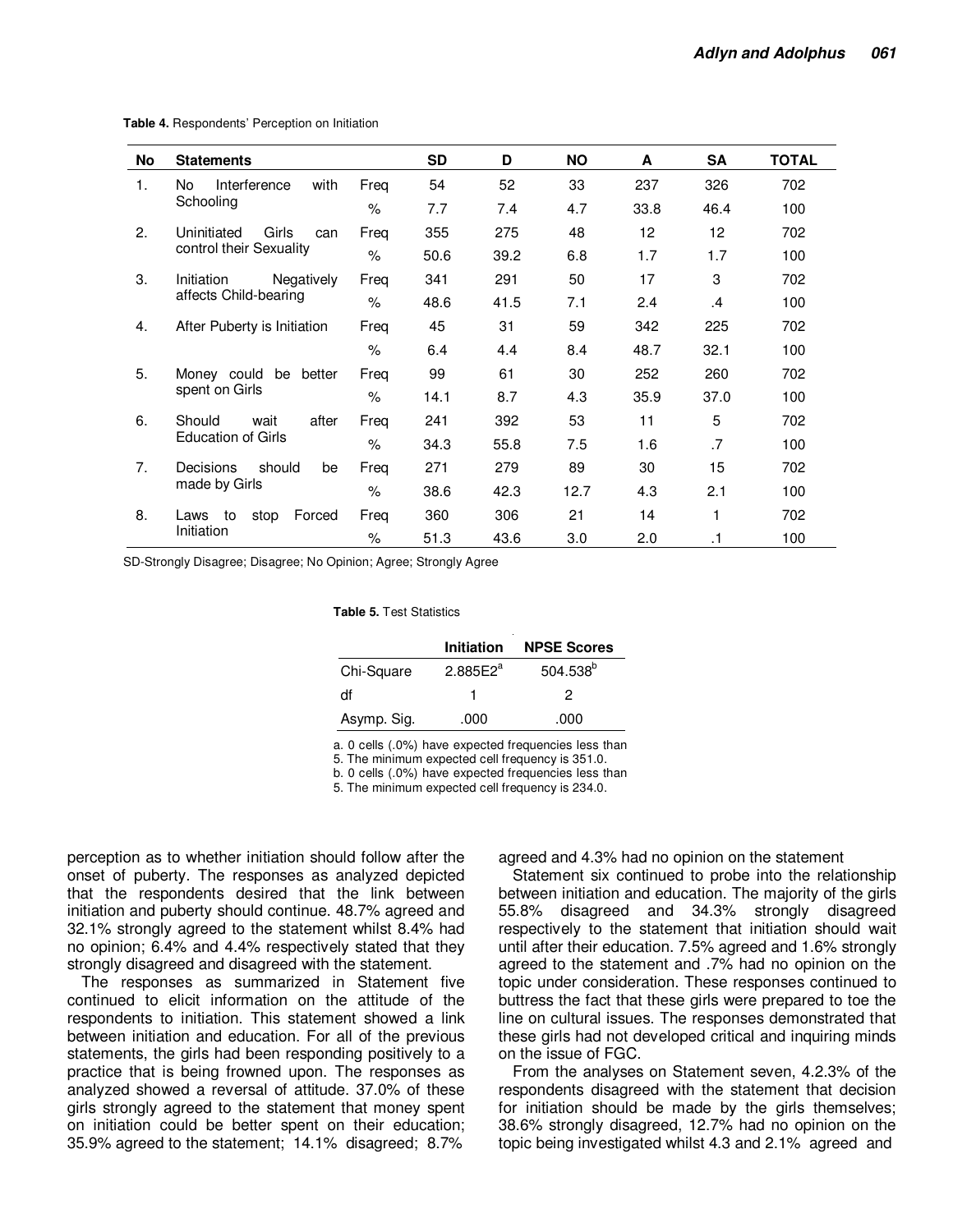strongly agreed respectively to the statement. These responses continued to portray the social dynamics of a cultural practice that is deemed under attack. The respondents supported aspects of their culture that is deeply entrenched in their lives.

The aim of Statement eight was to find out the respondents reactions to the statement that there must be laws to stop forced initiation. 51.3% strongly disagreed and 43.6% disagreed with the statement. 3.0% had no opinion, 2.0% agreed and .1% strongly agreed with the statement. These responses have consistently proved that stopping this cultural practice is not going to be by the governments but by the communities themselves. The majority of the respondents, 65.2% strongly disagreed and 27.1% disagreed with the statement that initiation causes girls to drop out of school. 3.8% had no opinion; 2.3% strongly agreed and 1.6% agreed with the statement. The responses suggested that these girls are convinced that it does not negatively affect their schooling.

These responses of the girls showed that initiation and FGC were rites that they approved of and they were firmly convinced that FGC did not negatively impact on their lives. Initiation which involves FGC is a global concern. The responses as analyzed illustrated how persistent, pervasive and deep-rooted it is in the lives of people in the Eastern Province of Sierra Leone including children. As a result of the social status attached to this rite, young girls who are the ones who undergo it were its strongest disciples. There is need for more sensitization and advocacy if FGC is to be eradicated through the efforts of the communities themselves.

To further find out the relationship of GGC to the education of girls, a null hypothesis was advanced that there is no significant relationship between initiation and performance in school. The National Primary School Examination (NPSE), an examination which is used to determine access into JSS was used to represent their performance. The table below using the T-test analysis tried to prove the hypothesis advanced that there is a significant relationship between initiation and performance in school.

There is no significant relationship between initiation and performance in school.

The results of the test proved the alternative hypothesis correct and the null hypothesis was rejected.

## **CONCLUSION**

The findings of this study showed a higher prevalence of the practice of initiation into secret societies than was revealed by MICS (2005). That report stated that there is an extremely modest trend not to practice FGC among the young generation in Sierra Leone. In the Eastern Province, especially in the rural areas, this practice is firmly entrenched into societal norms. Cultural biases are

a major reason for the continuance of FGC. It was astounding that the majority of them held views such as were revealed in the findings of the research. These included the following: parents should continue to make decisions for them on whether they should be initiated; forced initiation should continue and that initiation should not wait until they finish schooling. These girls believed that this is a practice that is part of their culture and that it did not interfere with their schooling. This finding disproves Maclntyre (1996) statement that education significantly slows down repressive cultural practices.

Statistical analysis in the study inferred that initiation negatively affected girls' participation in school. It was worthy to note that these girls admitted that money spent on their initiation could be better spent on their schooling. Initiation is a time when parents assume public recognition in their communities and is climaxed by celebrations and gifts. These girls recognized that the money that has been spent on this rite could have been better used on their education.

The findings of this study disagreed with the findings of UNICEF (2005) conducted in seven countries that the age of FGC is decreasing. In the Eastern Province of Sierra Leone, the age is getting younger as parents are afraid that if these girls are not initiated early, then the current negative sensitization against the practice may cause girls to reject it if done later in their lives. The findings on the situation of adolescent school girls in the Eastern Province of Sierra Leone confirmed the 'The Situational Analysis of Orphans and other Vulnerable Children in Sierra Leone' (2005) report which stated that most children in Sierra Leone can be classified as vulnerable children or 'at risk children.' Female girls at the JSS level have been shown to be at risk of not enjoying their basic human rights: the rights to education, and health and exposure to exploitation and abuse of all kinds.

## **RECOMMENDATIONS**

It is the researcher's opinion that if specific laws are made against the practice, then this could help change the attitude of the community and the girls themselves. Eradicating this practice is not going to be as easy as predicted by World Bank (2000). Traditional chiefs and local government officers have to come on board to pass bye-laws minimize the negative effects of initiation on education which most of the community refuse to see. These authorities have to be made to realize that the link between FGC and the education of girls is negative and the Soweis (excisors) must not be allowed to perform these rites during the school terms. Child Right Activists must become more vocal to ensure that steps should be taken against the compulsory initiation of school girls who are below the age of eighteen years.